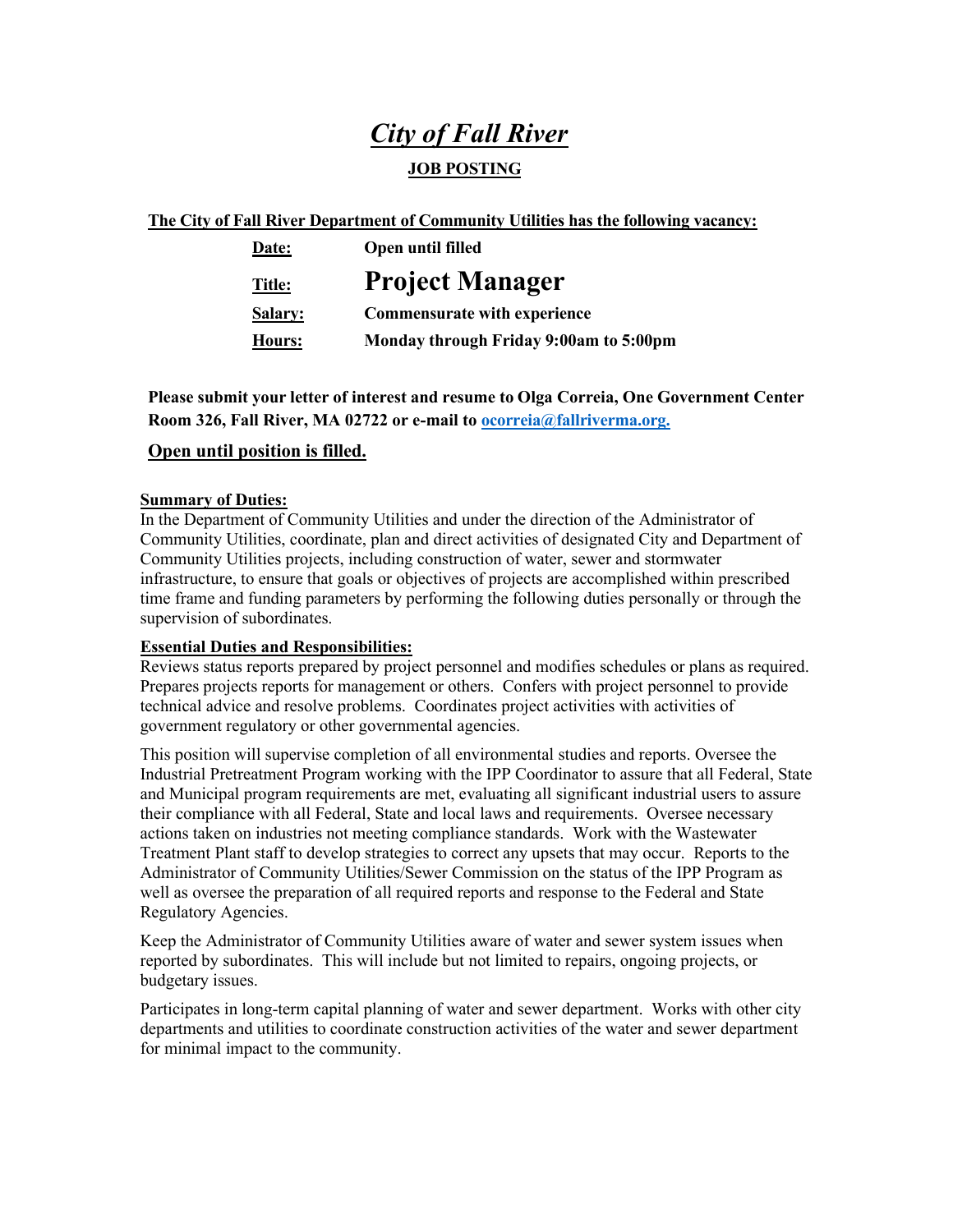Oversight of all contract and grant administration. This includes construction projects including design development, bidding and construction supervision. Prepare RFP's, contracts, bid documents and certify all invoices and payments.

Confers with project personnel to provide technical advice and to resolve problems.

Oversees the MS4 Permit Program to ensure that all regulations are being complied with reporting any non-compliance to the Administrator of Community Utilities. Responsible for the Stormwater BMP Efficiency Monitoring & Evaluation ensuring that regulatory and nonregulatory needs are met.

Assists with the CSO Facility Optimization. Manages the CSO Notification Program. Confers with plant staff to ensure that discharges are within regulatory compliance. Reports to the Administrator of Community Utilities any CSO discharge non-compliance. Prepares any necessary reporting of non-compliance.

Manages lead and drinking water program as well as oversight of water resources. Works with Water Treatment Plant and Wastewater Treatment Facility quality and sampling issuers. Assists with any issues developing a plan of correction.

Oversee River Study and Advanced Treatment Study.

Additionally, the position provides support and technical assistance on all computers, computer software and hardware within the department.

#### **Education and Experience**

Bachelor's degree (B.A. or B.S.) or equivalent Accounting, Business Administration, Architecture, Engineering or related field and minimum of ten years practical experience in the fields of accounting, architecture, engineering, facility or construction management is preferred. Excellent written or verbal communication skills are required. Minimum of five years in contract administration, grant administration and construction management. Demonstrated successful experience in public construction proves, accounting and auditing thereof. Ability to coordinate multiple projects and agencies. Knowledge of basic accounting principles and budget management. Experience with EPA, MA DEP, MA DOR and audit regulations preferred.

Must have a thorough knowledge of industrial and municipal wastewater treatment, understanding of current Federal and State regulations related to municipal wastewater treatment, collection systems, combined sewer overflows, industrial pretreatment.

This position must remain informed to EPA and MA DEP regulations, continue to evaluate the Pretreatment Program, update it as necessary and apply these changes to industries affected by the changes.

Experience in appropriate software programs in construction, asset and/or project management.

Proficient in Microsoft Word, Excel and PowerPoint.

Valid Motor vehicle license required.

Required to carry cell phone.

Dependable motor vehicle required.

#### **Requirements:**

Mass T4 License, Mass D4 License Mass Wastewater Treatment Plant Grade 7 License, within 2 years of employment.

### **Physical and Environmental Standards:**